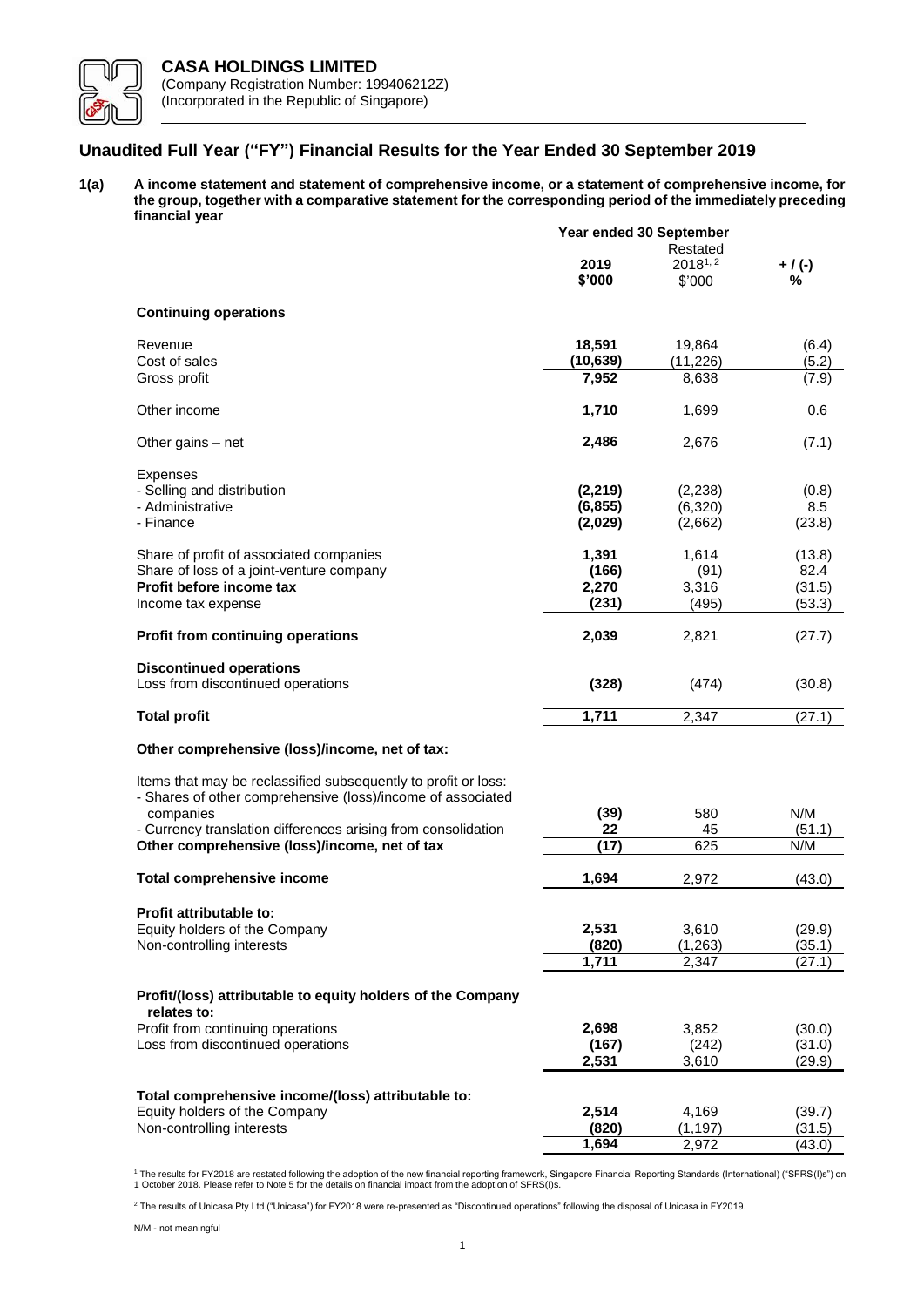# **1(a) Notes to the statement of comprehensive income**

|                                                                 | Year ended 30 September |                     |           |  |
|-----------------------------------------------------------------|-------------------------|---------------------|-----------|--|
|                                                                 |                         | Restated            |           |  |
|                                                                 | 2019                    | 2018 <sup>1,2</sup> | $+ / (-)$ |  |
|                                                                 | \$'000                  | \$'000              | ℅         |  |
| <b>Continuing operations</b>                                    |                         |                     |           |  |
| <b>Other income</b>                                             |                         |                     |           |  |
| Interest income from bank deposits                              | 27                      | 136                 | (80.1)    |  |
| Rental income from operating lease                              | 448                     | 481                 | (6.9)     |  |
| Service income                                                  | 1,180                   | 1,036               | 13.9      |  |
| <b>Others</b>                                                   | 55                      | 46                  | 19.6      |  |
|                                                                 | 1,710                   | 1.699               | 0.6       |  |
| Other gains - net                                               |                         |                     |           |  |
| Currency translation gains - net                                | 115                     | 404                 | (71.5)    |  |
| Fair value loss on derivative financial instrument              |                         | (11)                | (100.0)   |  |
| Gain on amortisation of non-current payables                    | 2,325                   | 1,247               | 86.4      |  |
| Gain on disposal of assets held-for-sale                        |                         | 1,036               | (100.0)   |  |
| Gain on disposal of a subsidiary corporation                    | 46                      |                     | N/M       |  |
|                                                                 | 2,486                   | 2,676               | (7.1)     |  |
|                                                                 |                         |                     |           |  |
| The following were charged to the income statement:             |                         |                     |           |  |
| Amortised interest on non-current payables                      | 1,654                   | 1,526               | 8.4       |  |
| Impairment loss on trade receivables - non-related parties      | 23                      | 42                  | (45.2)    |  |
| Club membership written-off                                     |                         | 9                   | (100.0)   |  |
| Cost of inventories recognised as an expense (included in 'cost |                         |                     |           |  |
| of sales')                                                      | 10,296                  | 10,863              | (5.2)     |  |
| Depreciation of property, plant and equipment                   | 588                     | 631                 | (6.8)     |  |
| Employee compensation (included Directors' remuneration)        | 4,126                   | 3,909               | 5.6       |  |
| Interest on borrowings                                          | 330                     | 1,075               | (69.3)    |  |
| Provision for warranty                                          | 542                     | 486                 | 11.5      |  |
| Reversal of allowance for impairment of trade receivables -     |                         |                     |           |  |
| non-related parties                                             | (33)                    | (101)               | (67.3)    |  |

<sup>1</sup> The results for FY2018 are restated following the adoption of the new financial reporting framework, Singapore Financial Reporting Standards (International) ("SFRS(I)s") on<br>1 October 2018. Please refer to Note 5 for th

<sup>2</sup> The results of Unicasa Pty Ltd ("Unicasa") for FY2018 were re-presented as "Discontinued operations" following the disposal of Unicasa in FY2019.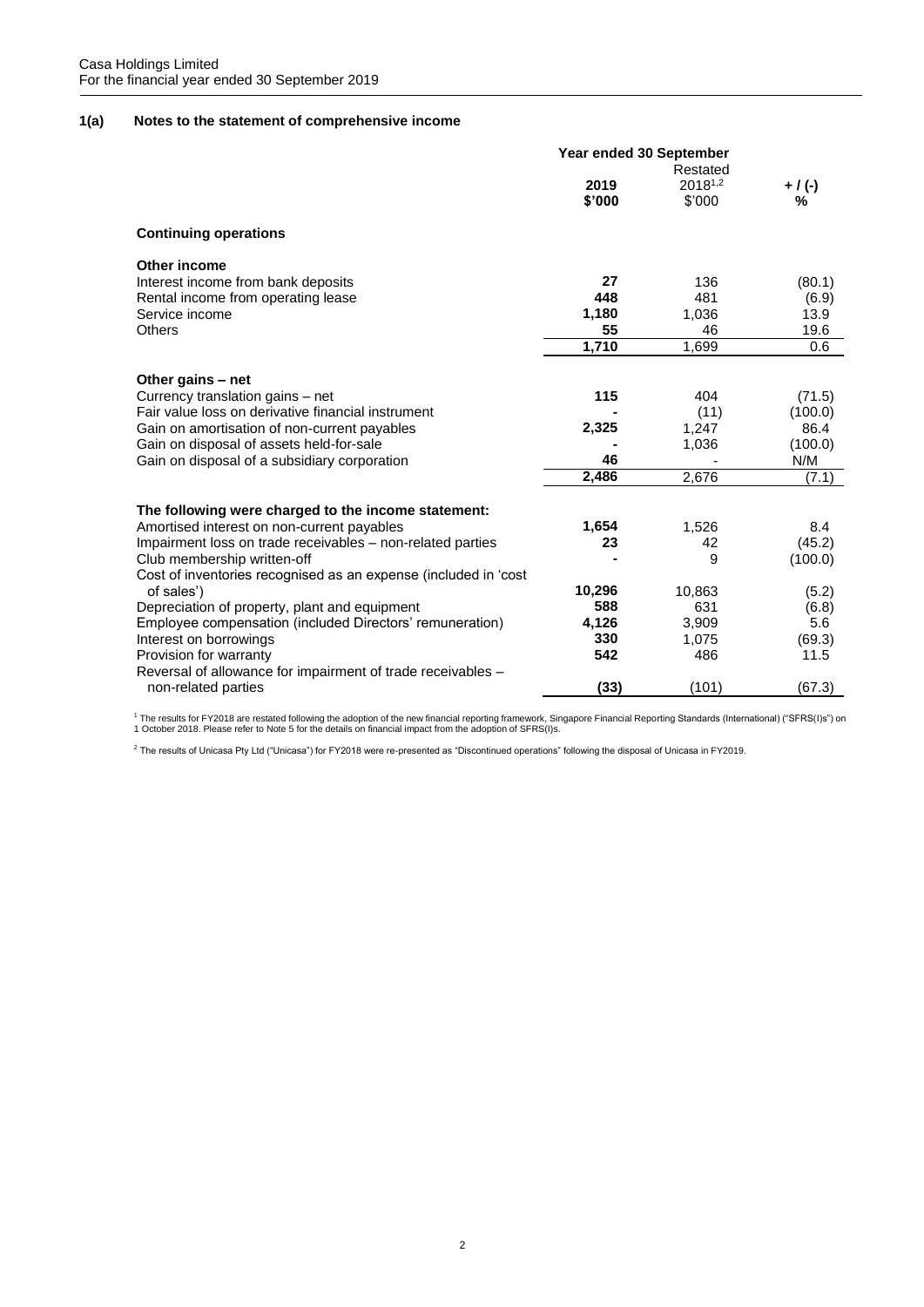**1(b)(i) A statement of financial position (for the issuer and group), together with a comparative statement as at the end of the immediately preceding financial year.**

|                                                                                        |        | Group<br>Restated | Restated        |                | Company        |                 |
|----------------------------------------------------------------------------------------|--------|-------------------|-----------------|----------------|----------------|-----------------|
|                                                                                        | 30 Sep | 30 Sep            | 1 Oct           | 30 Sep         | 30 Sep         | 1 Oct           |
|                                                                                        | 2019   | 20181             | 20171           | 2019           | 2018           | 2017            |
|                                                                                        | \$'000 | \$'000            | \$'000          | \$'000         | \$'000         | \$'000          |
| <b>ASSETS</b>                                                                          |        |                   |                 |                |                |                 |
|                                                                                        |        |                   |                 |                |                |                 |
| <b>Current assets</b>                                                                  |        |                   |                 |                |                |                 |
| Cash and cash equivalents                                                              | 1,752  | 7,772             | 3,278           | 95             | 2,827          | 66              |
| Derivative financial<br>instrument                                                     |        |                   |                 |                |                |                 |
|                                                                                        | 4,243  | 1,261             | 5,362           | 34,108         |                |                 |
| Trade and other receivables                                                            |        | 5,740             |                 |                | 32,128         | 22,381          |
| Inventories                                                                            | 4,631  | 5,770             | 4,621           |                |                |                 |
| Development properties                                                                 |        |                   | 53,925          |                |                |                 |
|                                                                                        | 10,626 | 20,543            | 67,186          | 34,203         | 34,955         | 22,447          |
| Assets held-for-sale                                                                   | 10,626 | 20,543            | 9,707<br>76,893 | 34,203         | 34,955         | 7,702<br>30,149 |
|                                                                                        |        |                   |                 |                |                |                 |
| <b>Non-current assets</b>                                                              |        |                   |                 |                |                |                 |
| Club membership                                                                        |        |                   | 9               |                |                |                 |
| Derivative financial                                                                   |        |                   |                 |                |                |                 |
| instrument                                                                             |        |                   | 3,213           |                |                |                 |
| Development properties                                                                 | 55,419 | 55,488            |                 |                |                |                 |
| Investments in associated                                                              |        |                   |                 |                |                |                 |
| companies                                                                              | 15,081 | 14,283            | 12,533          | 10,305         | 10,305         | 10,305          |
| Investment in a joint-venture                                                          |        |                   |                 |                |                |                 |
| company                                                                                | 2,648  | 2,398             | 2,112           |                |                |                 |
| Investments in subsidiary                                                              |        |                   |                 |                |                |                 |
| corporations                                                                           |        |                   |                 | 13,644         | 12,959         | 12,959          |
| Property, plant and                                                                    |        |                   |                 |                |                |                 |
| equipment                                                                              | 9,531  | 10,203            | 10,586          |                |                |                 |
| Deferred income tax assets                                                             |        |                   | 83              |                |                |                 |
|                                                                                        | 82,679 | 82,372            | 28,536          | 23,949         | 23,264         | 23,264          |
| <b>Total assets</b>                                                                    | 93,305 | 102,915           | 105,429         | 58,152         | 58,219         | 53,413          |
|                                                                                        |        |                   |                 |                |                |                 |
| <b>LIABILITIES</b>                                                                     |        |                   |                 |                |                |                 |
| <b>Current liabilities</b>                                                             |        |                   |                 |                |                |                 |
| Trade and other payables                                                               | 5,522  | 7,174             | 12,409          | 11,956         | 12,240         | 13,148          |
| Provision                                                                              | 457    | 422               | 392             |                |                |                 |
| <b>Borrowings</b>                                                                      | 519    | 11,595            | 13,906          |                |                |                 |
| Current income tax liabilities                                                         | 278    | 428               | 371             |                |                |                 |
|                                                                                        | 6,776  | 19,619            | 27,078          | 11,956         | 12,240         | 13,148          |
| <b>Non-current liabilities</b>                                                         |        |                   |                 |                |                |                 |
| Other payables                                                                         | 29,238 | 27,502            | 14,114          |                |                |                 |
| Provision                                                                              | 165    | 165               | 161             |                |                |                 |
| <b>Borrowings</b>                                                                      | 404    | 925               | 12,393          |                |                |                 |
|                                                                                        | 29,807 | 28,592            | 26,668          | $\blacksquare$ | $\blacksquare$ |                 |
| <b>Total liabilities</b>                                                               | 36,583 | 48,211            | 53,746          | 11,956         | 12,240         | 13,148          |
| <b>NET ASSETS</b>                                                                      | 56,722 | 54,704            | 51,683          | 46,196         | 45,979         | 40,265          |
| <b>EQUITY</b><br>Capital and reserves attributable to<br>equity holders of the Company |        |                   |                 |                |                |                 |
| Share capital                                                                          | 32,315 | 32,315            | 32,315          | 32,315         | 32,315         | 32,315          |
| Currency translation reserve                                                           | 542    | 559               |                 |                |                |                 |
| <b>Retained profits</b>                                                                | 23,764 | 21,233            | 17,623          | 13,881         | 13,664         | 7,950           |
|                                                                                        | 56,621 | 54,107            | 49,938          | 46,196         | 45,979         | 40,265          |
| <b>Non-controlling interests</b>                                                       | 101    | 597               | 1,745           |                |                |                 |
| <b>Total equity</b>                                                                    | 56,722 | 54,704            | 51,683          | 46,196         | 45,979         | 40,265          |

<sup>1</sup> The statement of financial position as at 30 September 2018 and 1 October 2017 are restated following the adoption of the new financial reporting framework, Singapore<br>Financial Reporting Standards (International) ("SFR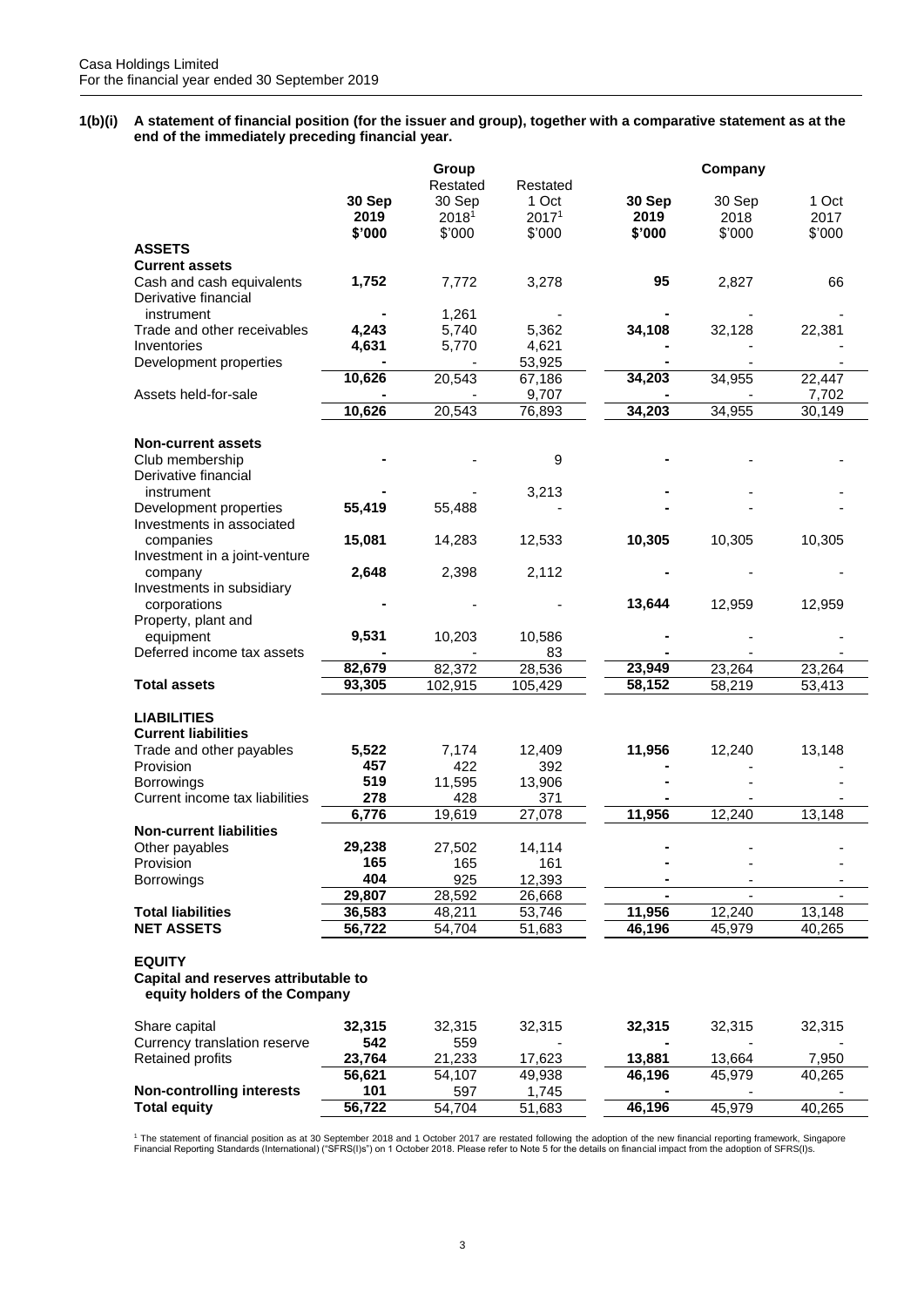# **1(b)(ii) Aggregate amount of group's borrowings and debt securities.**

|                                                       | As at 30 Sep 2019        |                            | As at 30 Sep 2018 |                     |
|-------------------------------------------------------|--------------------------|----------------------------|-------------------|---------------------|
|                                                       | <b>Secured</b><br>\$'000 | <b>Unsecured</b><br>\$'000 | Secured<br>\$'000 | Unsecured<br>\$'000 |
| Amount repayable in one year or less, or on<br>demand | 519                      | $\overline{\phantom{0}}$   | 11.595            | -                   |
| Amount repayable after one year                       | 404                      | $\overline{\phantom{0}}$   | 925               |                     |
|                                                       | 923                      |                            | 12,520            | -                   |

# **Details of any collateral**

Bank borrowings of the Group are secured over certain bank deposits, development properties and leasehold buildings. Finance lease liabilities of the Group are secured over motor vehicles. The legal title is retained by the lessor and will be transferred to the Group upon full settlement of the finance lease liabilities.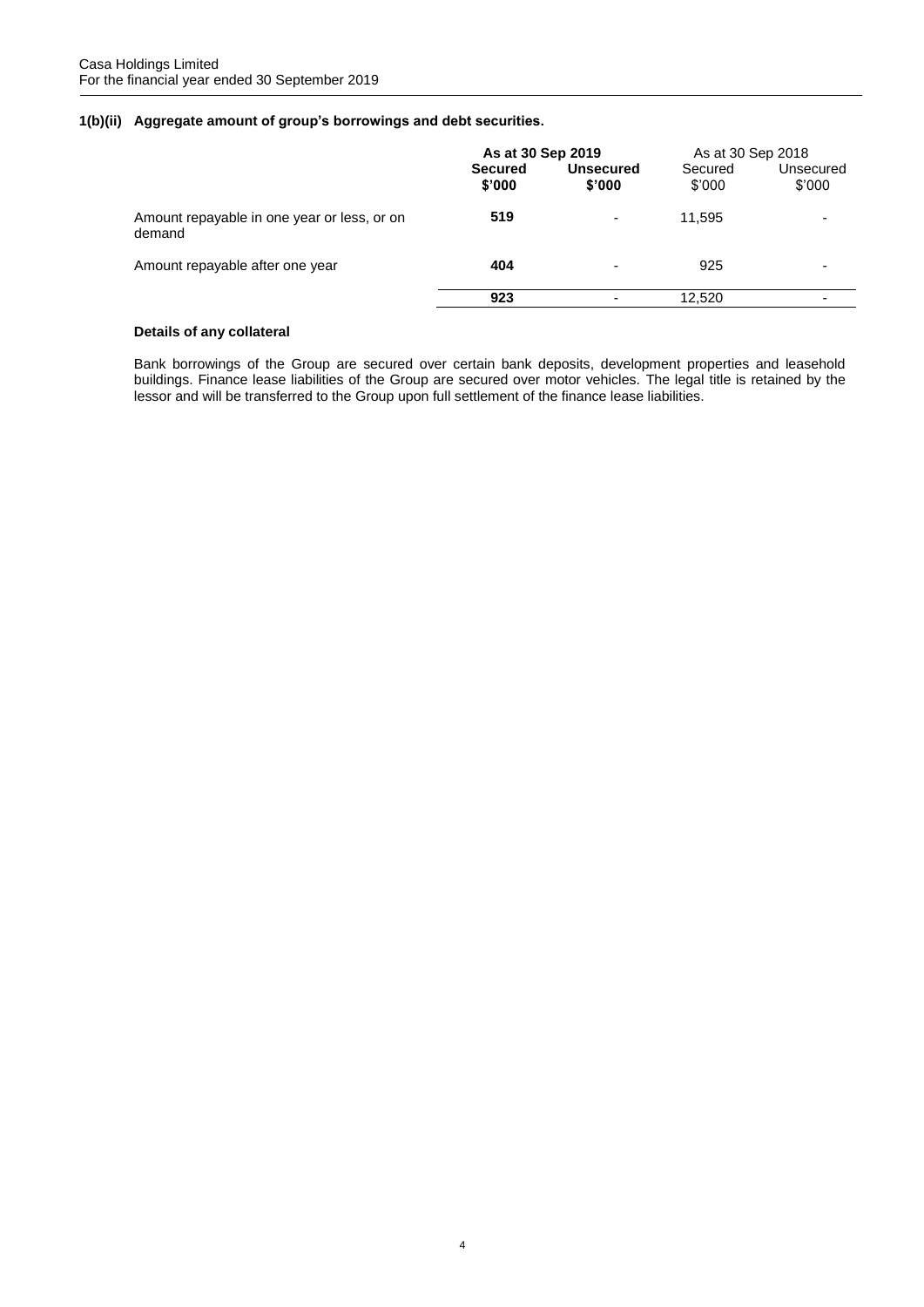**1(c) A statement of cash flows (for the group), together with a comparative statement for the corresponding period of the immediately preceding financial year**.

|                                                                                         | Year ended 30 September |           |  |
|-----------------------------------------------------------------------------------------|-------------------------|-----------|--|
|                                                                                         |                         | Restated  |  |
|                                                                                         | 2019                    | 20181     |  |
|                                                                                         | \$'000                  | \$'000    |  |
| Cash flows from operating activities                                                    |                         |           |  |
| <b>Total profit</b>                                                                     | 1,711                   | 2,347     |  |
| Adjustments for:                                                                        |                         |           |  |
| - Income tax expense                                                                    | 231                     | 495       |  |
| - Depreciation of property, plant and equipment                                         | 594                     | 649       |  |
| - Gain on amortisation of non-current payables                                          | (2, 325)                | (1, 247)  |  |
| - Gain on disposal of assets held-for-sale                                              |                         | (1,036)   |  |
| - Gain on disposal of a subsidiary corporation                                          | (46)                    |           |  |
| - Loss on disposal of property, plant and equipment                                     | 5                       |           |  |
| - Club membership written-off                                                           |                         | 9         |  |
| - Fair value loss on derivative financial instrument                                    |                         | 11        |  |
| - Interest income                                                                       | (27)                    | (136)     |  |
| - Finance expense                                                                       | 2,029                   | 2,662     |  |
| - Share of profit of associated companies                                               | (1, 391)                | (1,614)   |  |
| - Share of loss of a joint-venture company                                              | 166                     | 91        |  |
| - Unrealised currency translation losses/(gains)                                        | 20                      | (282)     |  |
|                                                                                         | 967                     | 1,949     |  |
|                                                                                         |                         |           |  |
| Change in working capital, net of effects from disposal of a subsidiary<br>corporation: |                         |           |  |
| - Development properties                                                                | (25)                    | (62)      |  |
| - Inventories                                                                           | 129                     | (1, 149)  |  |
| - Trade and other receivables                                                           | 560                     |           |  |
|                                                                                         | 203                     | (355)     |  |
| - Trade and other payables                                                              |                         | 1,804     |  |
| Cash generated from operations                                                          | 1,834                   | 2,187     |  |
| Income tax paid                                                                         | (381)                   | (355)     |  |
| Net cash provided by operating activities                                               | 1,453                   | 1,832     |  |
|                                                                                         |                         |           |  |
| Cash flows from investing activities                                                    |                         |           |  |
| Additions to property, plant and equipment                                              | (60)                    | (158)     |  |
| Disposal of assets held-for-sale                                                        |                         | 10,743    |  |
| Disposal of a subsidiary corporation, net of cash disposed of                           | (662)                   |           |  |
| Loan to a joint-venture company                                                         | (403)                   | (384)     |  |
| Dividends received from an associated company                                           | 555                     | 444       |  |
| Interest received                                                                       | 27                      | 136       |  |
| Net cash (used in)/provided by investing activities                                     | (543)                   | 10,781    |  |
|                                                                                         |                         |           |  |
| Cash flows from financing activities                                                    |                         |           |  |
| Bank deposits released from pledge/(Additional bank deposits pledged)                   | 1,013                   | (22)      |  |
| Proceeds from bank borrowings                                                           | 5,854                   | 2,260     |  |
| Proceeds from related parties' borrowings                                               | 2,664                   | 5,547     |  |
| Proceeds from settlement of currency swap relating to bank borrowings                   | 1,292                   |           |  |
| Repayment of bank borrowings                                                            | (15, 905)               | (13, 872) |  |
| Repayment of bills payable                                                              | (442)                   | (371)     |  |
| Repayment of finance lease liabilities                                                  | (27)                    | (26)      |  |
| Subscription of shares in a subsidiary corporation by non-controlling interests         |                         | 49        |  |
| Interest paid                                                                           | (375)                   | (1, 136)  |  |
| Net cash used in financing activities                                                   | (5,926)                 | (7, 571)  |  |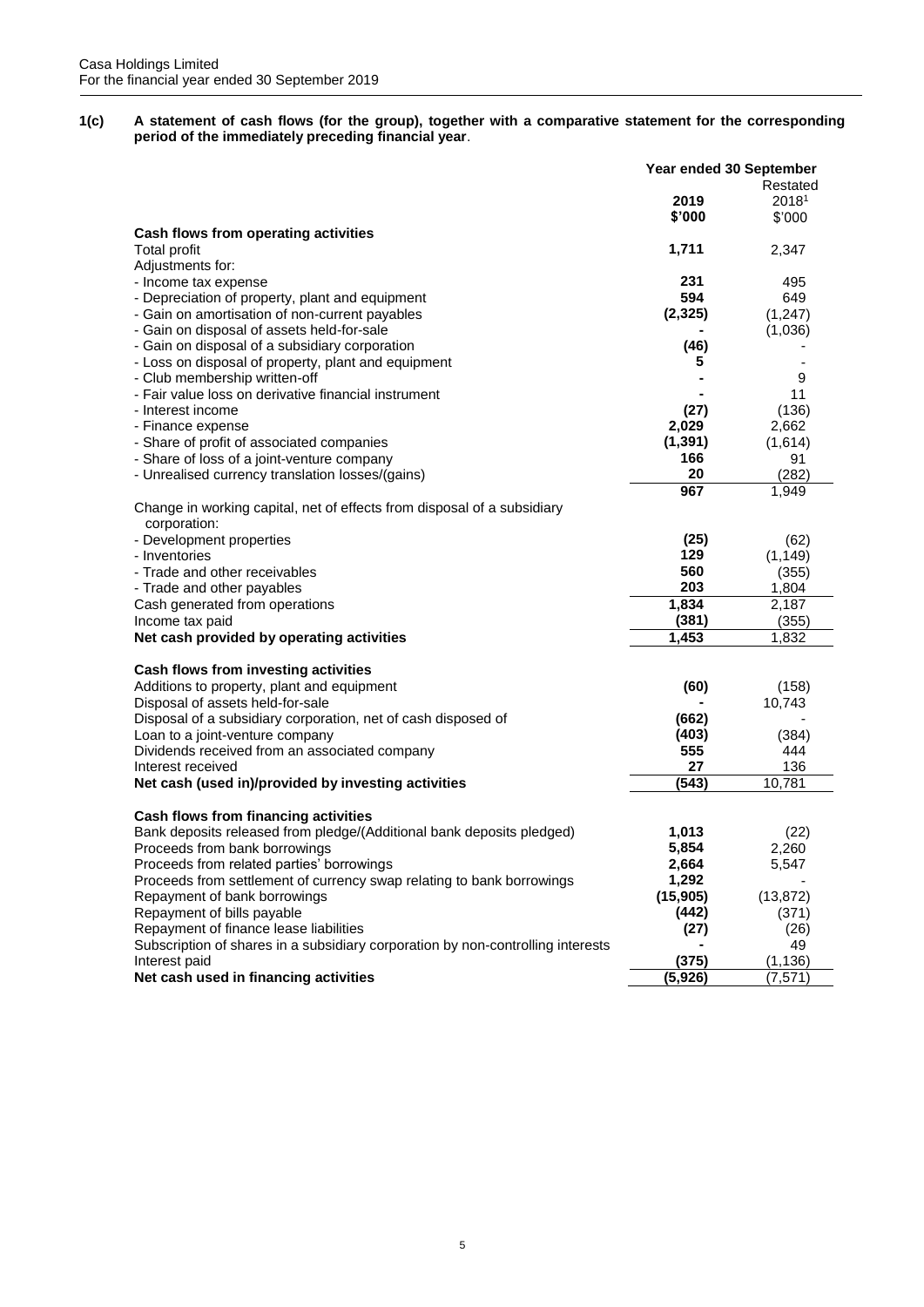**1(c) A statement of cash flows (for the group), together with a comparative statement for the corresponding period of the immediately preceding financial year**. (continued)

|                                                              | Year ended 30 September<br>Restated |                             |  |
|--------------------------------------------------------------|-------------------------------------|-----------------------------|--|
|                                                              | 2019<br>\$'000                      | 2018 <sup>1</sup><br>\$'000 |  |
| Net (decrease)/increase in cash and cash equivalents         | (5,016)                             | 5,042                       |  |
| Cash and cash equivalents                                    |                                     |                             |  |
| Beginning of the financial year                              | 6,757                               | 1,654                       |  |
| Effects of currency translation on cash and cash equivalents | 11                                  | 61                          |  |
| End of the financial year                                    | 1,752                               | 6,757                       |  |
| Cash and cash equivalents comprise the following:            |                                     |                             |  |
| Cash and bank balances                                       | 1,752                               | 7,772                       |  |
| Less: Bank deposits pledged                                  |                                     | (1,015)                     |  |
|                                                              | 1,752                               | 6,757                       |  |

In 2018, bank deposits were pledged in relation to the security granted for certain credit facilities of subsidiary corporations.

1 The statement of cash flows for FY2018 are restated following the adoption of the new financial reporting framework, Singapore Financial Reporting Standards (International)<br>("SFRS(I)s") on 1 October 2018. Please refer to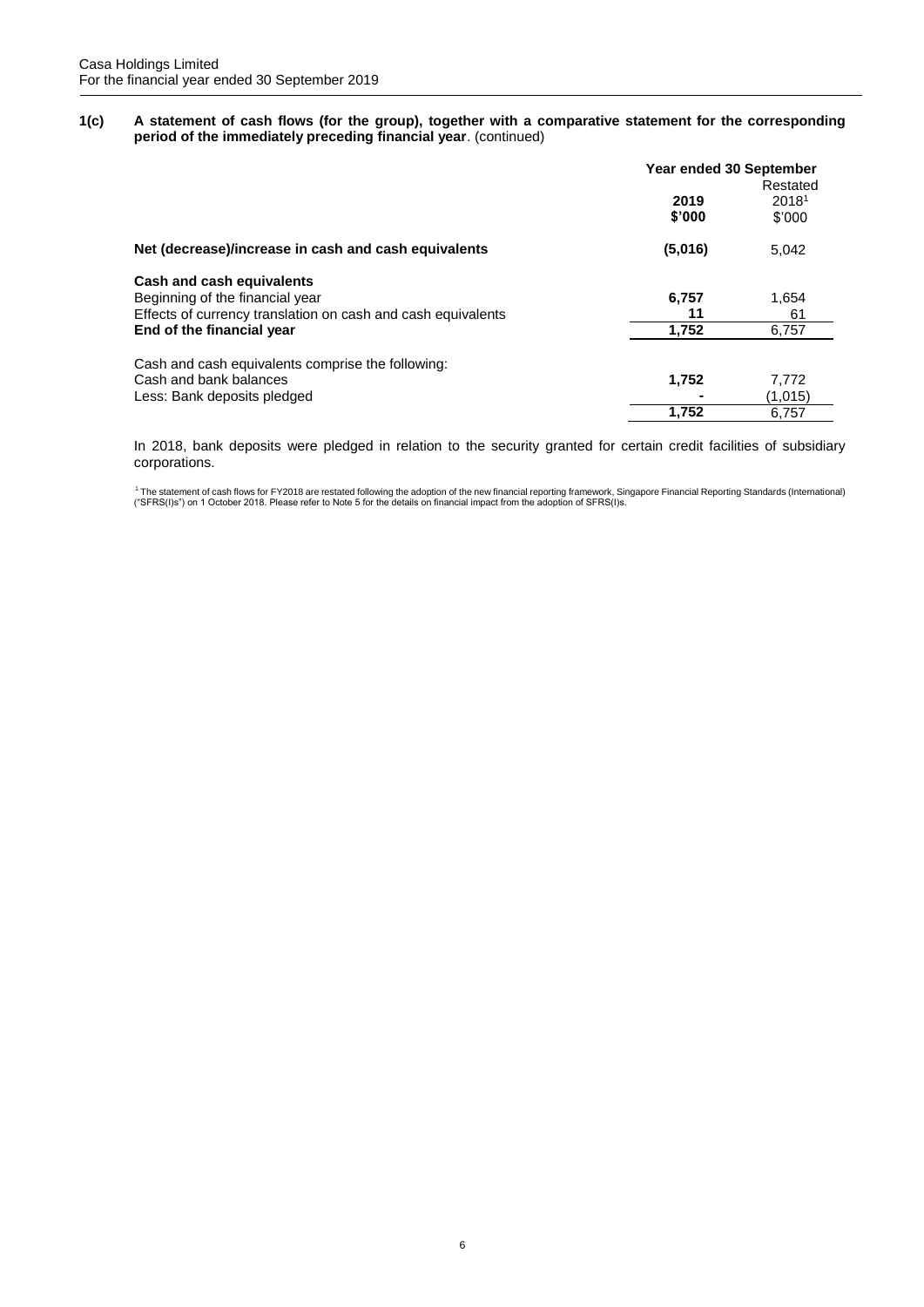**1(d)(i) A statement (for the issuer and group) showing either (i) all changes in equity or (ii) changes in equity other than those arising from capitalisation issues and distributions to shareholders, together with a comparative statement for the corresponding period of the immediately preceding financial year.**

|                                                                          |                   | Currency    | Attributable to equity holders of the Company<br>Asset |                   |                  | Non-                |               |
|--------------------------------------------------------------------------|-------------------|-------------|--------------------------------------------------------|-------------------|------------------|---------------------|---------------|
|                                                                          | Share             | translation | revaluation                                            | Retained          |                  | controlling         |               |
|                                                                          | capital<br>\$'000 | reserve     | reserve<br>\$'000                                      | profits<br>\$'000 | Total<br>\$'000  | interests           | Total equity  |
| Group<br>2019                                                            |                   | \$'000      |                                                        |                   |                  | \$'000              | \$'000        |
| Balance as at 1<br>October 2018<br>Total                                 | 32,315            | 559         |                                                        | 21,233            | 54,107           | 597                 | 54,704        |
| comprehensive<br>(loss)/income<br>for the year                           |                   | (17)        |                                                        | 2,531             | 2,514            | (820)               | 1,694         |
| Disposal of<br>a<br>subsidiary<br>corporation                            |                   |             |                                                        |                   |                  | 324                 | 324           |
| Balance as at 30                                                         |                   |             |                                                        |                   |                  |                     |               |
| <b>September</b><br>2019                                                 | 32,315            | 542         | ٠                                                      | 23,764            | 56,621           | 101                 | 56,722        |
| 2018<br><b>Balance as at 30</b><br>September<br>2017<br>as<br>previously |                   |             |                                                        |                   |                  |                     |               |
| reported<br>of<br>Adoption<br>SFRS(I) 1                                  | 32,315            | (11, 136)   | 12,282                                                 | 25,849            | 59,310           | 1,745               | 61,055        |
| - Deemed cost<br>- Cumulative                                            |                   |             | (12, 282)                                              | 2,910             | (9,372)          |                     | (9,372)       |
| translation<br>difference                                                |                   | 11,136      |                                                        | (11, 136)         |                  |                     |               |
| <b>Balance as at 1</b><br>October 2017,<br>restated                      | 32,315            |             |                                                        | 17,623            | 49,938           | 1,745               | 51,683        |
| Total<br>comprehensive<br>income/(loss)<br>for the year                  |                   | 559         |                                                        | 3,610             | 4,169            | (1, 197)            | 2,972         |
| Incorporation of<br>subsidiary<br>a<br>corporation                       |                   |             |                                                        |                   |                  | 49                  | 49            |
| <b>Balance as at 30</b>                                                  |                   |             |                                                        |                   |                  |                     |               |
| <b>September</b><br>2018                                                 | 32,315            | 559         | ۰                                                      | 21,233            | 54,107           | 597                 | 54,704        |
|                                                                          |                   |             |                                                        |                   | Share<br>capital | Retained<br>profits | Total equity  |
| Company<br>2019                                                          |                   |             |                                                        |                   | \$'000           | \$'000              | \$'000        |
| Balance as at 1 October 2018<br>Total comprehensive income for the year  |                   |             |                                                        |                   | 32,315           | 13,664<br>217       | 45,979<br>217 |
| Balance as at 30 September 2019                                          |                   |             |                                                        |                   | 32,315           | 13,881              | 46,196        |
| 2018<br>Balance as at 1 October 2017                                     |                   |             |                                                        |                   | 32,315           | 7,950               | 40,265        |
| Total comprehensive income for the year                                  |                   |             |                                                        |                   |                  | 5,714               | 5,714         |
| Balance as at 30 September 2018                                          |                   |             |                                                        |                   | 32,315           | 13,664              | 45,979        |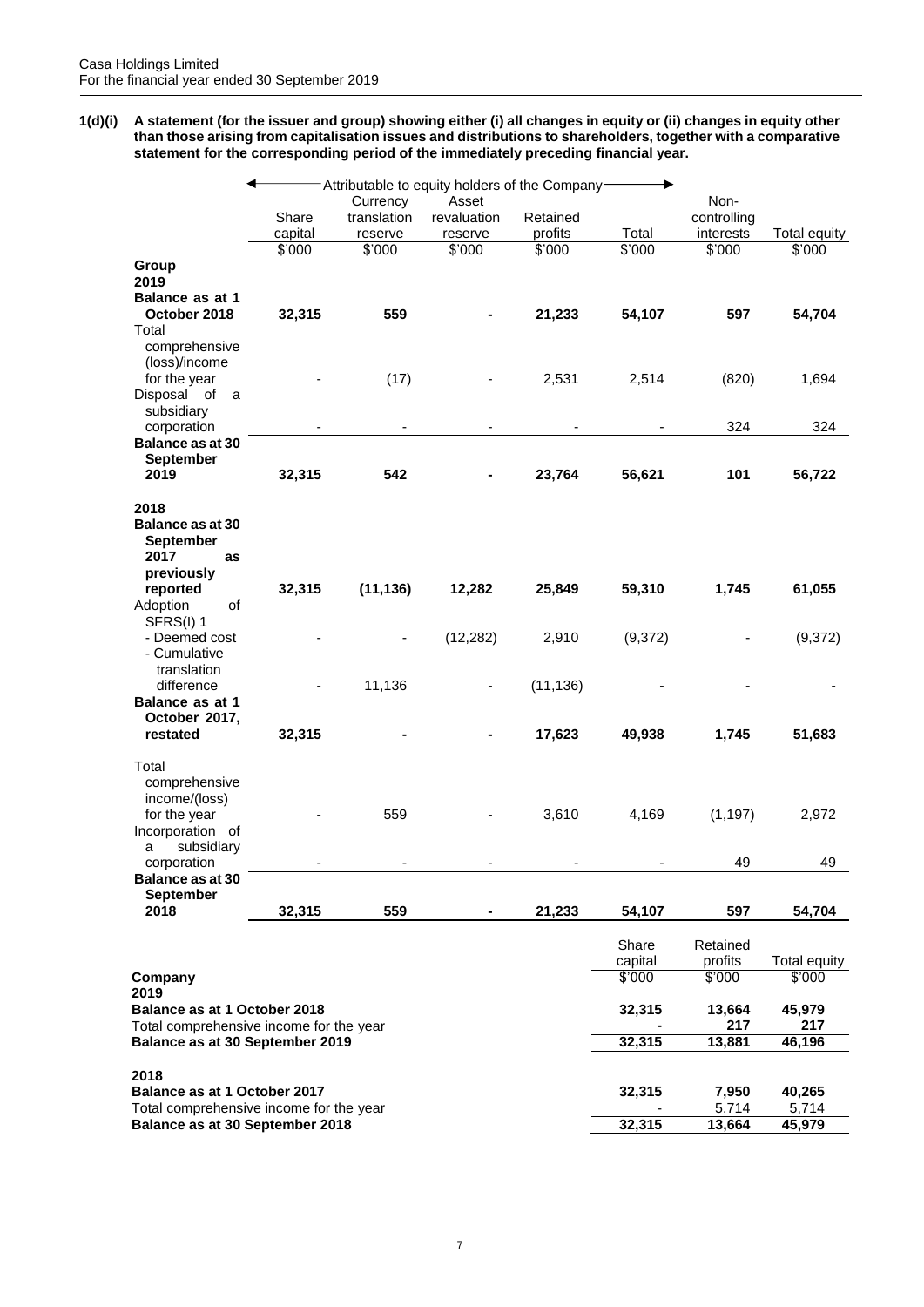**1(d)(ii) Details of any changes in the company's share capital arising from rights issue, bonus issue, share buybacks, exercise of share options or warrants, conversion of other issues of equity securities, issue of shares for cash or as consideration for acquisition or for any other purpose since the endof the previous period reported on. State also the number of shares that may be issued on conversion of all the outstanding convertibles, as well as the number of shares held as treasury shares, if any, against the total number of issued shares excluding treasury shares of the issuer, as at the end of the current financial period reported on and as at the end of the corresponding period of the immediately preceding financial year.**

There were no change to the Company's issued and paid up share capital in FY2019.

There were no shares that may be issued upon conversion of any outstanding convertibles as at 30 September 2019 and 30 September 2018.

The Company did not hold any treasury shares as at 30 September 2019 and 30 September 2018.

**1(d)(iii) To show the total number of issued shares excluding treasury shares as at the end of the current financial period and as at the end of the immediately preceding year**

|                                                                              | Company     |             |
|------------------------------------------------------------------------------|-------------|-------------|
|                                                                              | 30 Sep 2019 | 30 Sep 2018 |
| Number of issued shares excluding treasury shares and subsidiary holdings of |             |             |
| the Company                                                                  | 209.826.140 | 209.826.140 |

**1(d)(iv) A statement showing all sales, transfers, disposal, cancellation and/or use of treasury shares as at the end of the current financial period reported on**

Not applicable.

**2. Whether the figures have been audited or reviewed, and in accordance with which auditing standard or practice.**

The figures as shown in the announcement have not been audited or reviewed by the Company's auditor.

**3. Where the figures have been audited or reviewed, the auditors' report (including any qualifications or emphasis of a matter).**

Not applicable.

**4. Whether the same accounting policies and methods of computation as in the issuer's most recently audited annual financial statements have been applied.**

These financial results have been prepared based on accounting policies and methods of computation consistent with those adopted in the most recently audited annual financial statements for the financial year ended 30 September 2018, except as stated in Note 5.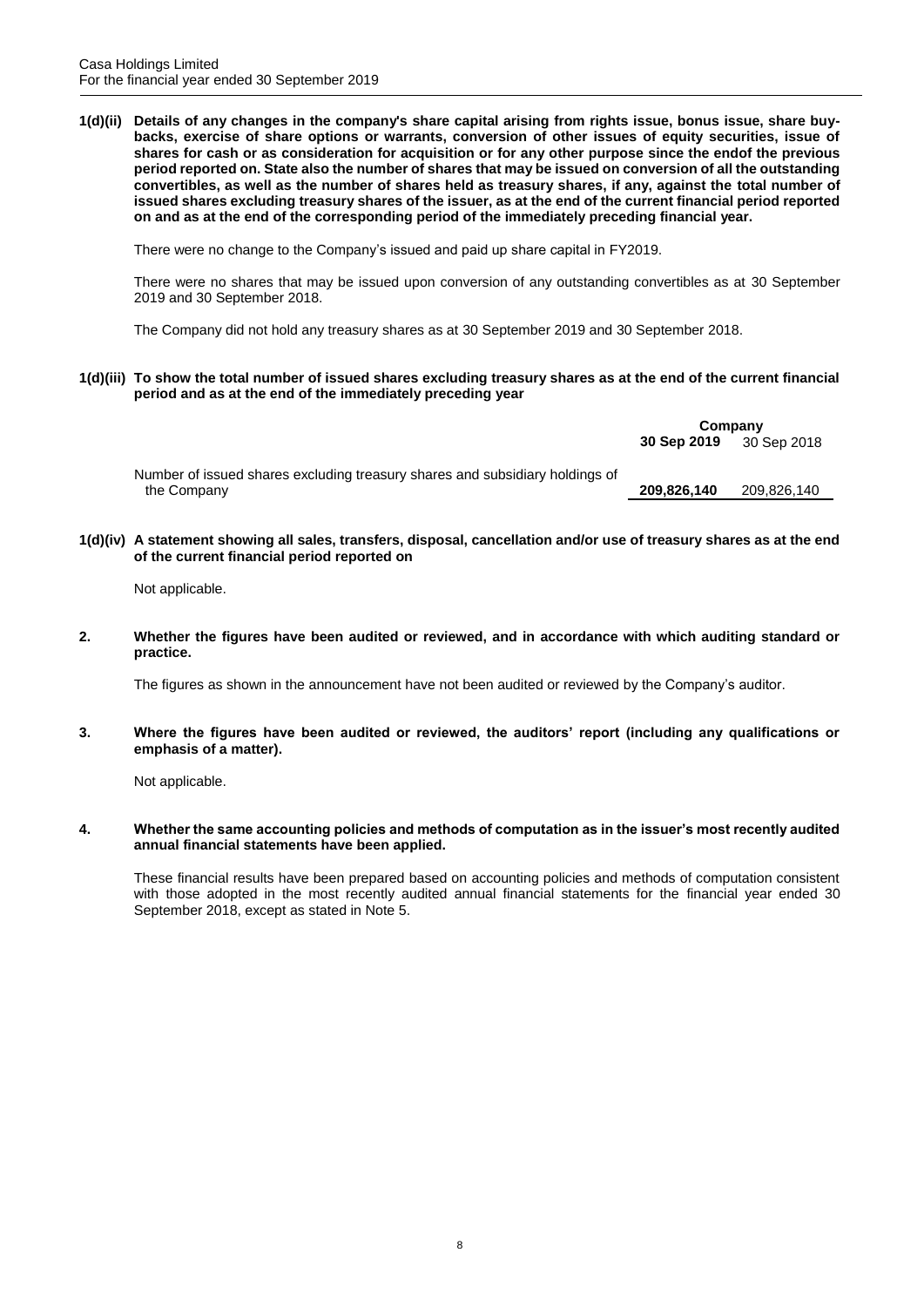#### **5. If there are any changes in the accounting policies and methods of computation, including any required by an accounting standard, what has changed, as well as the reasons for, and the effect of, the change.**

As required by the listing requirements of Singapore Exchange, the Group has adopted Singapore Financial Reporting Standards (International) ("SFRS(I)s") on 1 October 2018. The Group's previously issued financial statements for periods up to and including the financial year ended 30 September 2018 were prepared in accordance with Singapore Financial Reporting Standards ("SFRS").

In adopting SFRS(I) on 1 October 2018, the Group is required to apply all of the specific transition requirements in SFRS(I) 1 *First-time Adoption of IFRS*.

Under SFRS(I) 1, these financial statements are required to be prepared using accounting policies that comply with SFRS(I) effective as at 30 September 2019. The same accounting policies are applied throughout all periods presented in these financial statements, subject to the mandatory exceptions and optional exemptions under SFRS(I) 1.

The Group's opening balance sheet has been prepared as at 1 October 2017, which is the Group's date of transition to SFRS(I) ("date of transition").

(a) Optional exemptions applied

SFRS(I) 1 allows the exemption from application of certain requirements under SFRS(I) on a retrospective basis. The Group has applied the following exemptions in preparing this first set of financial statements in accordance with SFRS(I):

*(i) Deemed cost*

The Group has elected to regard the historical cost less accumulated depreciation of leasehold land and building classified as property, plant and equipment as their deemed cost at the date of transition to SFRS(I) on 1 October 2017. As a result, on 1 October 2017, the carrying amount of property, plant and equipment and retained profits reduced/increased by \$9,372,000 and \$2,910,000 respectively (30 September 2018: \$8,947,000 and \$3,335,000 respectively). Depreciation for FY2018 decreased by \$425,000.

*(ii) Cumulative translation differences*

The Group has elected to deem the cumulative translation differences for all foreign operations to be zero as at the date of transition to SFRS(I) on 1 October 2017. As a result, currency translation reserve and retained profits as at 1 October 2017 and 30 September 2018 increased/reduced by \$11,136,000 respectively.

# **6. Earnings/(losses) per ordinary share of the group for the current financial period reported on and the corresponding period of the immediately preceding financial year, after deducting any provision for preference dividends.**

|     |                                                                                                                      | Group                             |             |             |                                     |  |
|-----|----------------------------------------------------------------------------------------------------------------------|-----------------------------------|-------------|-------------|-------------------------------------|--|
|     |                                                                                                                      | Continuing operations<br>Restated |             |             | Discontinued operations<br>Restated |  |
|     |                                                                                                                      | 30 Sep 2019                       | 30 Sep 2018 | 30 Sep 2019 | 30 Sep 2018                         |  |
|     | Earnings/(losses) per share ("EPS") for<br>profit attributable to equity holders of<br>the Company (cents per share) |                                   |             |             |                                     |  |
| (a) | Based on weighted average<br>number of ordinary shares on                                                            |                                   |             |             |                                     |  |
|     | issue                                                                                                                | 1.29                              | 1.84        | (0.08)      | (0.12)                              |  |
| (b) | On a fully diluted basis                                                                                             | 1.29                              | 1.84        | (0.08)      | (0.12)                              |  |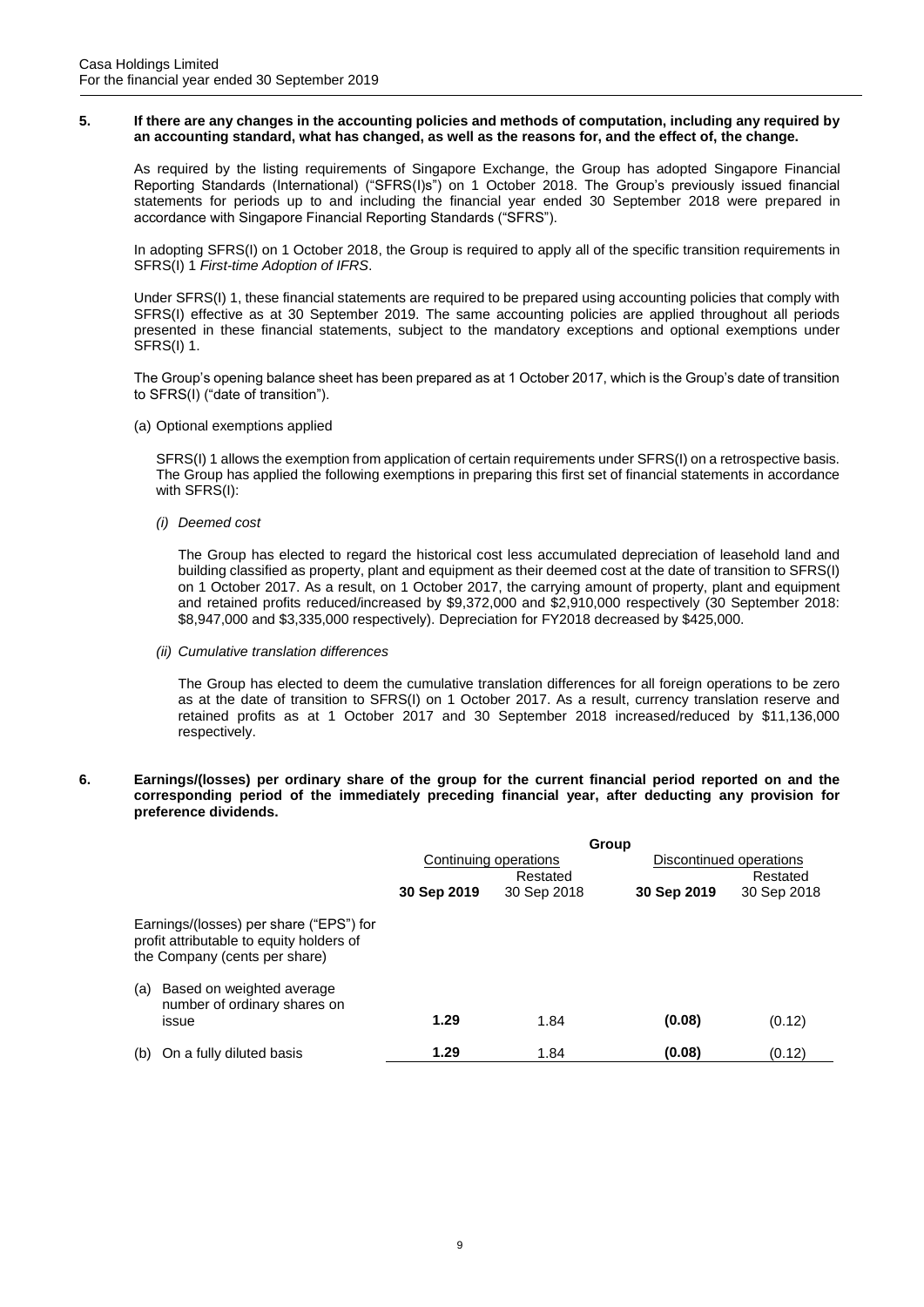# **7. Net asset value (for the issuer and group) per ordinary share based on the total number of issued shares excluding treasury shares of the issuer at the end of the:-**

# **(a) current financial period reported on; and**

**(b) immediately preceding financial year.**

|                                               | Group       |                         | Company     |             |
|-----------------------------------------------|-------------|-------------------------|-------------|-------------|
|                                               | 30 Sep 2019 | Restated<br>30 Sep 2018 | 30 Sep 2019 | 30 Sep 2018 |
| Net asset value per ordinary share<br>(cents) | 26.98       | 25.79                   | 22.02       | 21.91       |

- **8. A review of the performance of the group, to the extent necessary for a reasonable understanding of the group's business. It must include a discussion of the following:-**
- **(a) any significant factors that affected the turnover, costs, and earnings of the group for the current financial period reported on, including (where applicable) seasonal or cyclical factors; and**
- **(b) any material factors that affected the cash flow, working capital, assets or liabilities of the group during the current financial period reported on.**

# **REVIEW OF STATEMENT OF COMPREHENSIVE INCOME**

#### **Sales**

Sales dipped by 6.4% to \$18.6 million in FY2019 (FY2018: \$19.9 million) due to intense competition amidst weak market sentiment.

# **Cost of sales**

The Group's cost of sales decreased by 5.2% to \$10.6 million in FY2019 (FY2018: \$11.2 million) which is in line with the decrease in sales.

# **Gross profit**

Gross profit decreased by 7.9% to \$8.0 million in FY2019 (FY2018: \$8.6 million) due to decrease in sales of higher margin products.

# **Other gains – net**

Other gains – net decreased by 7.1% to \$2.5 million in FY2019 (FY2018: \$2.7 million). The decrease is mainly due to:

- Exchange gains decreased by 71.5% to \$0.1 million in FY2019 (FY2018: \$0.4 million) as a result of depreciation of Malaysian Ringgit against Singapore dollar by 0.2% in FY2019 as opposed to appreciation in FY2018 by 2.8%.
- One-off FY2018's gain on disposal of asset held-for-sale of \$1.0 million upon completion of disposal of shares in an associated company which was absent in FY2019.

Offset by increase in:

- Gain on amortisation of interest-free non-trade payables by 86.4% to \$2.3 million in FY2019 (FY2018: S\$1.2 million), as the shareholders have renewed their confirmations to not demand for payment of their shareholders' loans within the next 13 months starting from 30 September 2019 to 31 October 2020.
- One-off gain on disposal of a subsidiary corporation, Unicasa in FY2019 of \$0.05 million.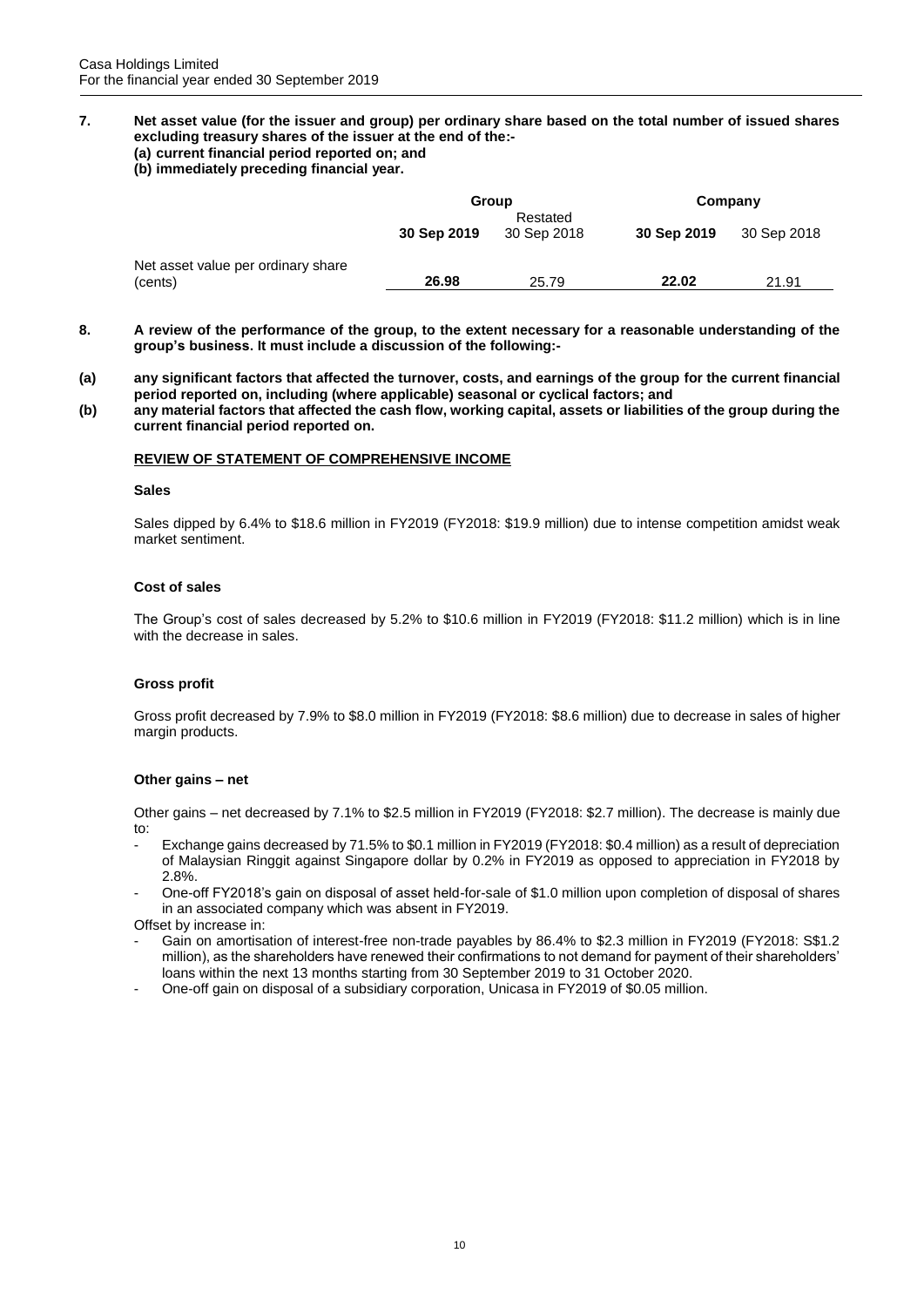# **8. Review of Group Performance** (continued)

# **REVIEW OF STATEMENT OF COMPREHENSIVE INCOME** (continued)

# **Administrative expenses**

Administrative expenses increased by 8.5% to \$6.9 million in FY2019 (FY2018: \$6.3 million). The increase is mainly due to the increase in building maintenance cost by \$0.1 million, as well as the increase in employee compensation by 5.6% to \$4.1 million in FY2019 (FY2018: \$3.9 million).

# **Finance expenses**

Finance expenses decreased by 23.8% to \$2.0 million in FY2019 (FY2018: \$2.7 million). The decrease is due to interest on borrowings which decreased by 69.3% to \$0.3 million in FY2019 (FY2018: \$1.1 million) which is in line with decrease in borrowings. It is partially offset by increase in amortised interest on non-current payables due to related parties by 8.4% to \$1.7 million in FY2019 (FY2018: \$1.5 million) as a result of the increase in loan from related parties.

# **Share of profit of associated companies**

Share of profit of associated companies decreased by 13.8%. The decrease is in line with decrease in revenue of Fiamma.

# **Income tax expense and net profit attributable to equity holders of the Company**

Tax expense decreased by 53.3% to \$0.2 million in FY2019 (FY2018: \$0.5 million), along with the lower taxable income of the Group.

# **Loss from discontinued operations**

During FY2019, the Group has entered into a commitment on the sale of its 51%-owned subsidiary corporation, Unicasa, in Australia and the sale was subsequently completed after year end. The trading result of Unicasa was presented as "Loss from discontinued operations" of \$0.3 million in FY2019 (FY2018: \$0.5 million).

As a summary, the Group recorded a net profit attributable to equity holders of \$2.5 million in FY2019 (FY2018: \$3.6 million). Overall results were impacted by drop in sales and increase in operation cost.

# **REVIEW OF BALANCE SHEET**

# **Cash and cash equivalents**

Cash and cash equivalents decreased by 77.5% or \$5.0 million to \$1.8 million in FY2019 (FY2018: \$7.8 million) mainly due to net decrease in bank borrowings of \$10.0 million, which includes repayment of bank borrowings \$15.9 million less proceeds from trade receivables financing \$5.9 million. The decrease is offset by proceeds from related parties' borrowings of \$2.7 million, proceeds from settlement of currency swap relating to bank borrowings of \$1.3 million, and bank deposits released from pledge of \$1.0 million.

# **Derivative financial instrument**

There is no derivative financial instrument in FY2019 (FY2018: \$1.3 million) as the cross currency interest rate swap agreement had been satisfied upon full settlement of its underlying bank borrowing.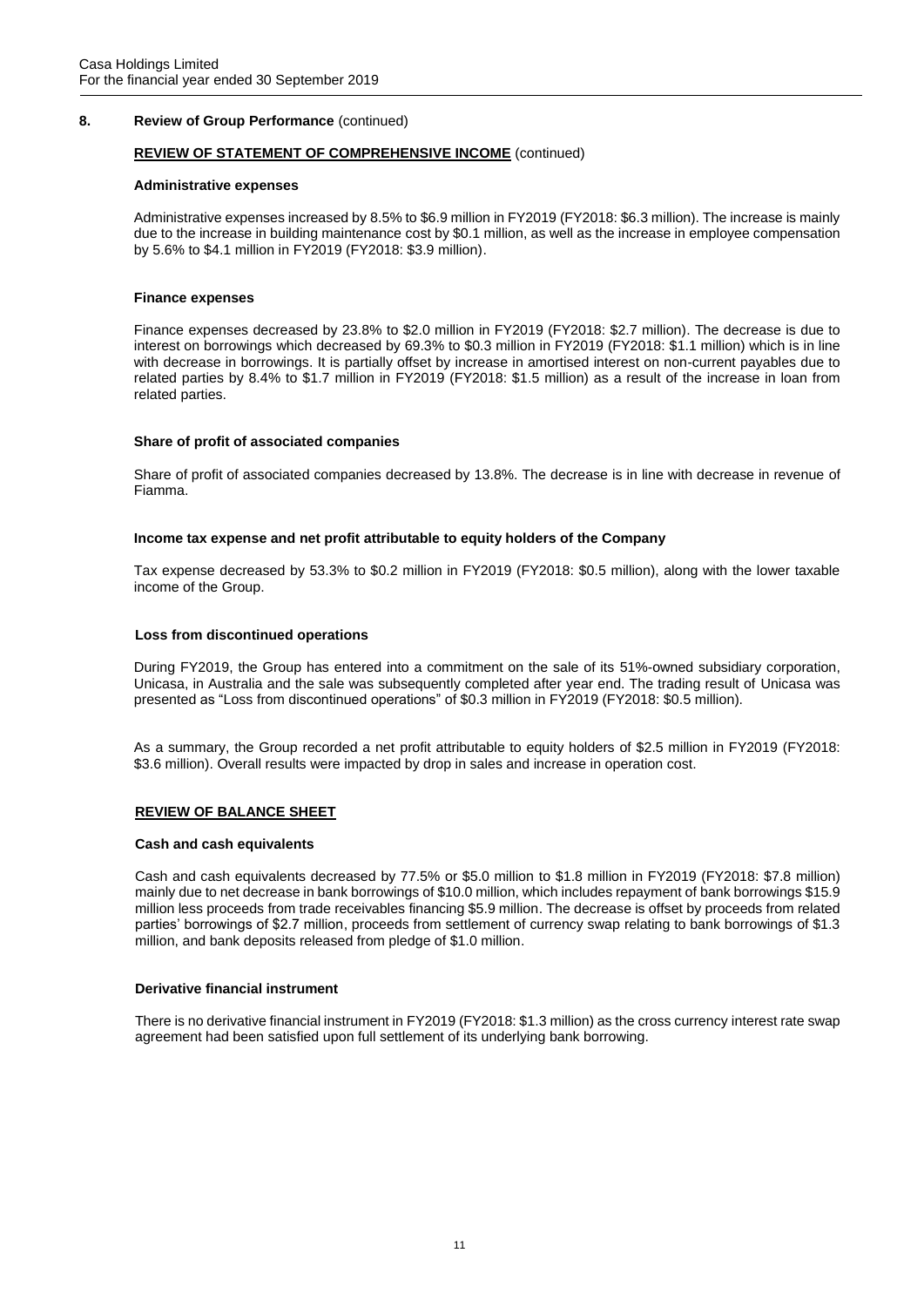# **8. Review of Group Performance** (continued)

# **REVIEW OF BALANCE SHEET** (continued)

#### **Trade and other receivables**

Trade and other receivables decreased by 26.1% to \$4.2 million in FY2019 (FY2018: \$5.7 million), mainly due to deconsolidation of trade receivables of \$0.4 million upon disposal of subsidiary corporation and proceeds received from settlement of currency swap of \$1.3 million upon full settlement of its underlying bank borrowing. The decrease is offset by proceed receivable from disposal of subsidiary corporation of \$0.4 million.

#### **Inventories**

Inventories decreased by 19.7% to \$4.6 million in FY2019 (FY2018: \$5.8 million), mainly due to deconsolidation of inventory of \$1.0 million upon disposal of subsidiary.

#### **Development properties**

Development properties comprises of residential and commercial properties in Malaysia, and they are classified to non-current assets as the Group does not expect to realise the assets within the normal operating cycle from the reporting year. Development properties decreased marginally by 0.1% to \$55.4 million in FY2019 (FY2018: \$55.5 million) mainly due to the foreign currency translation loss arising from the depreciation of Malaysian Ringgit against Singapore dollar during the year.

#### **Investments in associated companies**

Investments in associated companies increased by 5.6% to \$15.1 million in FY2019 (FY2018: \$14.3 million), mainly due to share of profit of \$1.4 million less dividend received of \$0.6 million.

### **Investment in a joint-venture company**

Investment in a joint-venture company increased by 10.4% to \$2.6 million in FY2019 (FY2018: \$2.4 million), mainly due to an increase in loan due to joint-venture company of \$0.4 million classified under cost of investment.

# **Property, plant and equipment**

Property, plant and equipment decreased by 6.6% to \$9.5 million in FY2019 (FY2018: \$10.2 million), mainly due to depreciation.

# **Trade and other payables, current**

Trade and other payables decreased by 23.0% to \$5.5 million in FY2019 (FY2018: \$7.2 million), mainly due to deconsolidation of payables of \$1.6 million upon disposal of subsidiary.

# **Borrowings**

Borrowings decreased by 92.6% to \$0.9 million in FY2019 (FY2018: \$12.5 million) mainly due to repayment of bank loan of \$11.5 million net off against cross currency interest rate swap of \$1.3 million.

#### **Other payables, non-current**

Other payables comprises of non-trade payables to related parties. Other payables increased by 6.3% to \$29.2 million in FY2019 (FY2018: \$27.5 million) due to increase in related parties' loan by \$2.7 million, offset by net decrease of \$0.7 million due to amortisation of imputed interest for interest free advances from shareholders previously recognised to measure the interest free advances at fair value.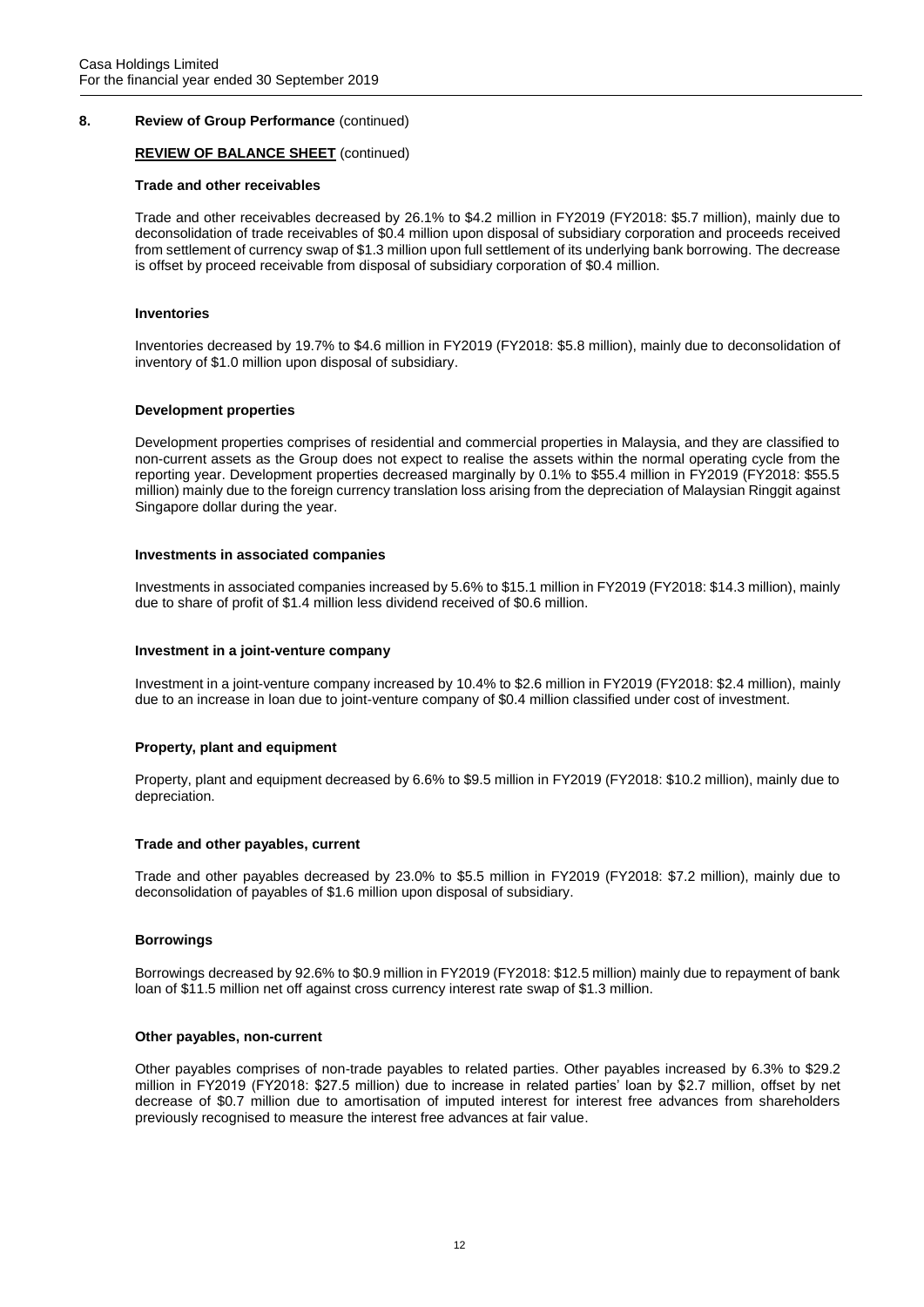# **8. Review of Group Performance** (continued)

# **REVIEW OF BALANCE SHEET** (continued)

#### **Currency translation reserve**

Currency translation reserve decreased by 3.0% to \$0.5 million in FY2019 (FY2018: \$0.6 million), mainly attributable to the foreign currency translation loss arising from the depreciation of Malaysian Ringgit against Singapore dollar during the year.

### **Non-controlling interests**

Non-controlling interests decreased by 83.1% to \$0.1 million in FY2019 (FY2018: \$0.6 million) due to net loss recorded in foreign subsidiary corporations offset by deconsolidation of non-controlling interests of \$0.2 million upon disposal of 51%-owned subsidiary.

### **9. Where a forecast, or a prospect statement, has been previously disclosed to shareholders, any variance between it and the actual results.**

No forecast or prospect statement was made previously in respect of the results for FY2019.

### **10. A commentary at the date of the announcement of the significant trends and competitive conditions of the industry in which the group operates and any known factors or events that may affect the group in the next reporting period and the next 12 months.**

While we are cautiously optimistic that the property market for the next 12 months will improve, we face stiff competition from other brands looking to grow their market share in home appliances and disruptions in sales of a key product due to supply constraints.

Brand renewal and a cohesive sales and marketing strategy are crucial in maintaining or growing our market share. While investments in operation efficiency and customer centric experience could increase our cost immediately, it is a crucial mid-term strategy in tackling challenges posed by online selling channels while maintains our distribution channels with our dealers.

Taking into consideration of our aging office and warehouse at Kian Teck Crescent and incoming pipeline of new products, we anticipate investment for building maintenance as well as upgrading our showroom to be substantial.

Nonetheless, we strive to focus on building our brands and sales strategically and manage our expenditure in these challenging environment.

# **11. If a decision regarding dividend has been made:-**

# **(a) Whether an interim (final) ordinary dividend has been declared (recommended); and**

No ordinary dividend has been declared/recommended for the current period.

#### **(b) (i) Amount per share**

Not applicable

#### **(ii) Previous corresponding period**

No ordinary dividend has been declared/recommended for the previous corresponding period.

**(c) Whether the dividend is before tax, net of tax or tax exempt. If before tax or net of tax, state the tax rate and the country where the dividend is derived. (If the dividend is not taxable in the hands of shareholders, this must be stated).**

Not applicable

**(d) The date the dividend is payable.**

Not applicable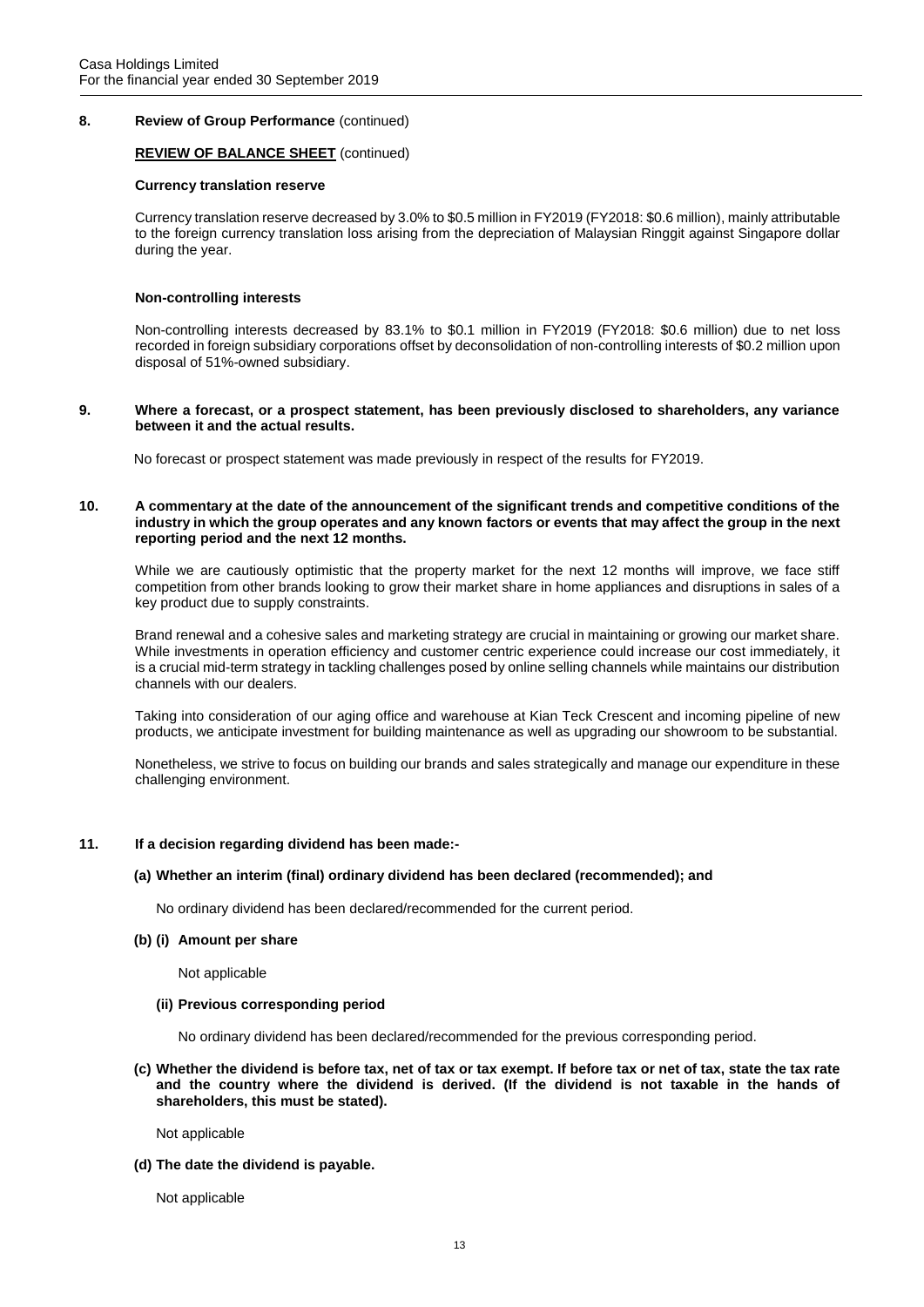- **11. If a decision regarding dividend has been made:-** (continued)
	- **(e) The date on which Registrable Transfers received by the company (up to 5.00 pm) will be registered before entitlements to the dividend are determined.**

Not applicable

### **12. If no dividend has been declared/recommended, a statement to that effect and the reason(s) for the decision.**

No ordinary dividend has been declared/recommended for the current period as the Group is reserving its funds for working capital and capital expenditures.

**13. If the Group has obtained a general mandate from shareholders for IPTs, the aggregate value of such transactions as required under Rule 920(1)(a)(ii). If no IPT mandate has been obtained, a statement to that effect.**

|                                                                     | Aggregate value of all interested person<br>transactions during the financial period under<br>review (excluding transactions less than \$100,000<br>and transactions conducted under shareholders'<br>mandate pursuant to Rule 920) |
|---------------------------------------------------------------------|-------------------------------------------------------------------------------------------------------------------------------------------------------------------------------------------------------------------------------------|
| Name and Nature of Interested Person                                | \$'000                                                                                                                                                                                                                              |
| Rental income received form Multicable Manufacturing<br>(S) Pte Ltd | 444                                                                                                                                                                                                                                 |
| Purchase of home appliances from Arda (Zhejiang)<br>Electric Co Ltd | 572                                                                                                                                                                                                                                 |
| <b>Total</b>                                                        | 1.016                                                                                                                                                                                                                               |

# **14. Negative confirmation pursuant to Rule 705(5) of the Listing Manual**

Not required for announcement on full year results.

# **15. Confirmation that the issuer has procured undertakings from all its directors and executive officers (in the format set out in Appendix 7.7) under Rule 720(1)**

The Company hereby confirms that it has procured undertakings from all its directors and executive officers in the format set out in Appendix 7.7 under Rule 720(1) of the Listing Manual.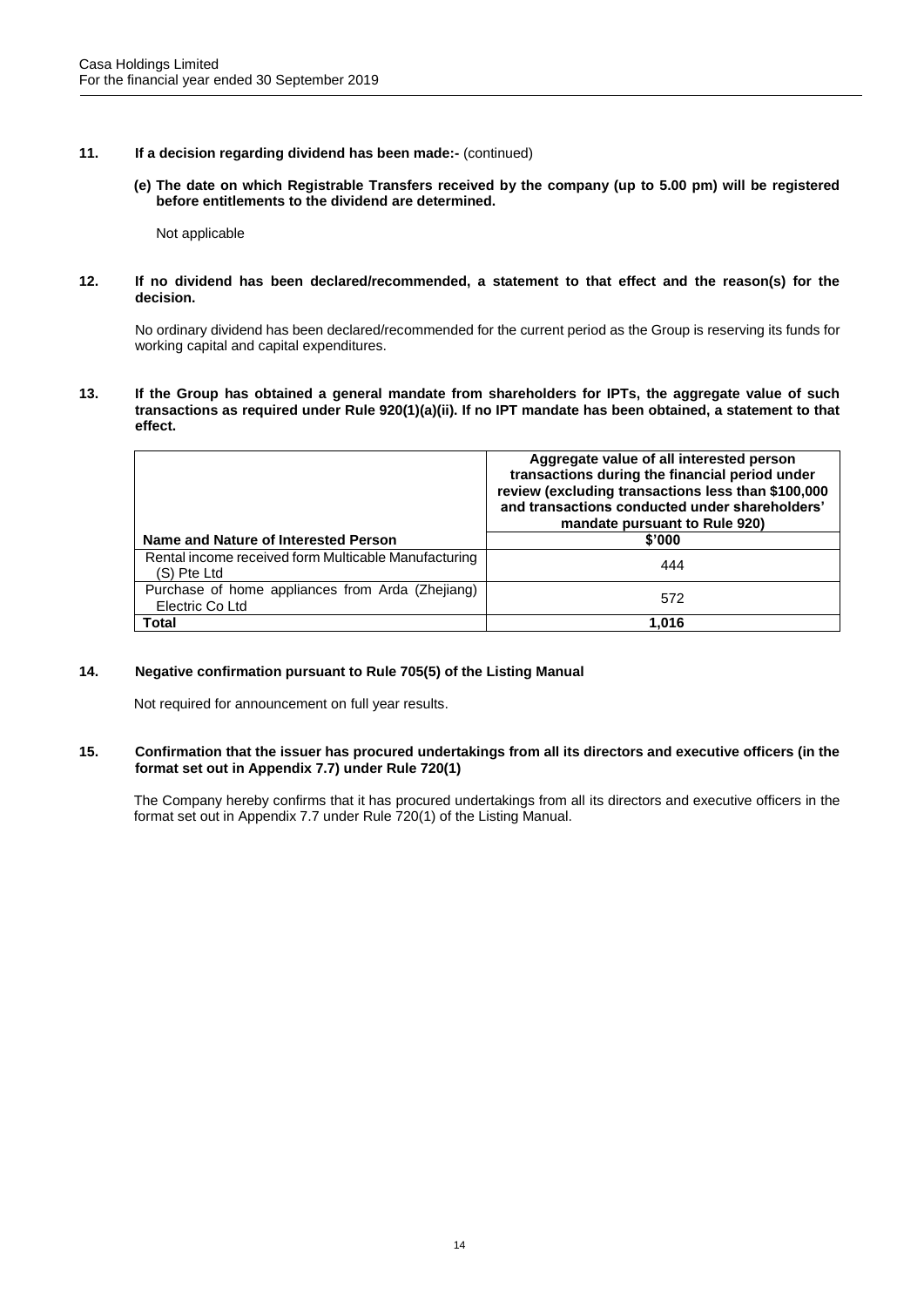# **PART II – ADDITIONAL INFORMATION REQURED FOR FULL YEAR ANNOUNCEMENT (This part is not applicable to Half Year Results)**

**16. Segmented revenue and results for business or geographical segments (of the group) in the form presented in the issuer's most recently audited annual financial statements, with comparative information for the immediately preceding year.**

| (a) Business segments                                                                                                                                                                                                                                                 | <b>Trading</b><br>\$'000 | <b>Property</b><br><b>Development</b><br>\$'000 | <b>Unallocated</b><br>\$'000 | Total<br>\$'000                                                     |
|-----------------------------------------------------------------------------------------------------------------------------------------------------------------------------------------------------------------------------------------------------------------------|--------------------------|-------------------------------------------------|------------------------------|---------------------------------------------------------------------|
|                                                                                                                                                                                                                                                                       |                          |                                                 |                              |                                                                     |
| 2019                                                                                                                                                                                                                                                                  |                          |                                                 |                              |                                                                     |
| Sales to external parties from continuing operations                                                                                                                                                                                                                  | 18,591                   |                                                 |                              | 18,591                                                              |
| Segment profit/(loss) from continuing operations<br>Interest income<br>Share of profit of associated companies<br>Share of loss of a joint-venture company<br>Interest expense<br>Profit before income tax<br>Income tax expense<br>Profit from continuing operations | 1,772<br>(163)           | 1,579<br>21<br>(1,866)                          | (304)<br>6<br>1,391<br>(166) | 3,047<br>27<br>1,391<br>(166)<br>(2,029)<br>2,270<br>(231)<br>2,039 |
| <b>Segment assets</b>                                                                                                                                                                                                                                                 | 17,612                   | 57,378                                          | 18,315                       | 93,305                                                              |
| Segment assets includes:<br>Investments in associated companies<br>Investments in a joint-venture company<br>Additions to:<br>- investment in a joint-venture company<br>- property, plant and equipment                                                              | 60                       |                                                 | 15,081<br>2,648<br>403       | 15,081<br>2,648<br>403<br>60                                        |
| <b>Segment liabilities</b>                                                                                                                                                                                                                                            | 7,270                    | 29,038                                          | 275                          | 36,583                                                              |
| $2018$ (Restated <sup>1, 2</sup> )<br>Sales to external parties from continuing operations                                                                                                                                                                            | 19,864                   |                                                 |                              | 19,864                                                              |
| Segment profit from continuing operations<br>Interest income<br>Share of profit of associated companies<br>Share of loss of a joint-venture company<br>Interest expense<br>Profit before income tax<br>Income tax expense<br>Profit from continuing operations        | 2,964<br>(132)           | 525<br>33<br>(2,530)                            | 830<br>103<br>1,614<br>(91)  | 4,319<br>136<br>1,614<br>(91)<br>(2,662)<br>3,316<br>(495)<br>2,821 |
| <b>Segment assets</b>                                                                                                                                                                                                                                                 | 20,532                   | 62,741                                          | 19,642                       | 102,915                                                             |
| Segment assets includes:<br>Investments in associated companies<br>Investments in a joint-venture company<br>Additions to:<br>- investment in a joint-venture company                                                                                                 |                          |                                                 | 14,283<br>2,398<br>384       | 14,283<br>2,398<br>384                                              |
| - property, plant and equipment                                                                                                                                                                                                                                       | 158                      |                                                 |                              | 158                                                                 |
| <b>Segment liabilities</b>                                                                                                                                                                                                                                            | 8,118                    | 26,873                                          | 13,220                       | 48,211                                                              |

<sup>1</sup> The results for FY2018 and the statement of financial position as at 30 September 2018 are restated following the adoption of the new financial reporting framework,<br>Singapore Financial Reporting Standards (Internationa

<sup>2</sup> The entire results from Unicasa Pty Ltd ("Unicasa") was re-presented on the statement of comprehensive income as "Discontinued operations" for the year ended 30<br>September 2018 due to loss of control during the financia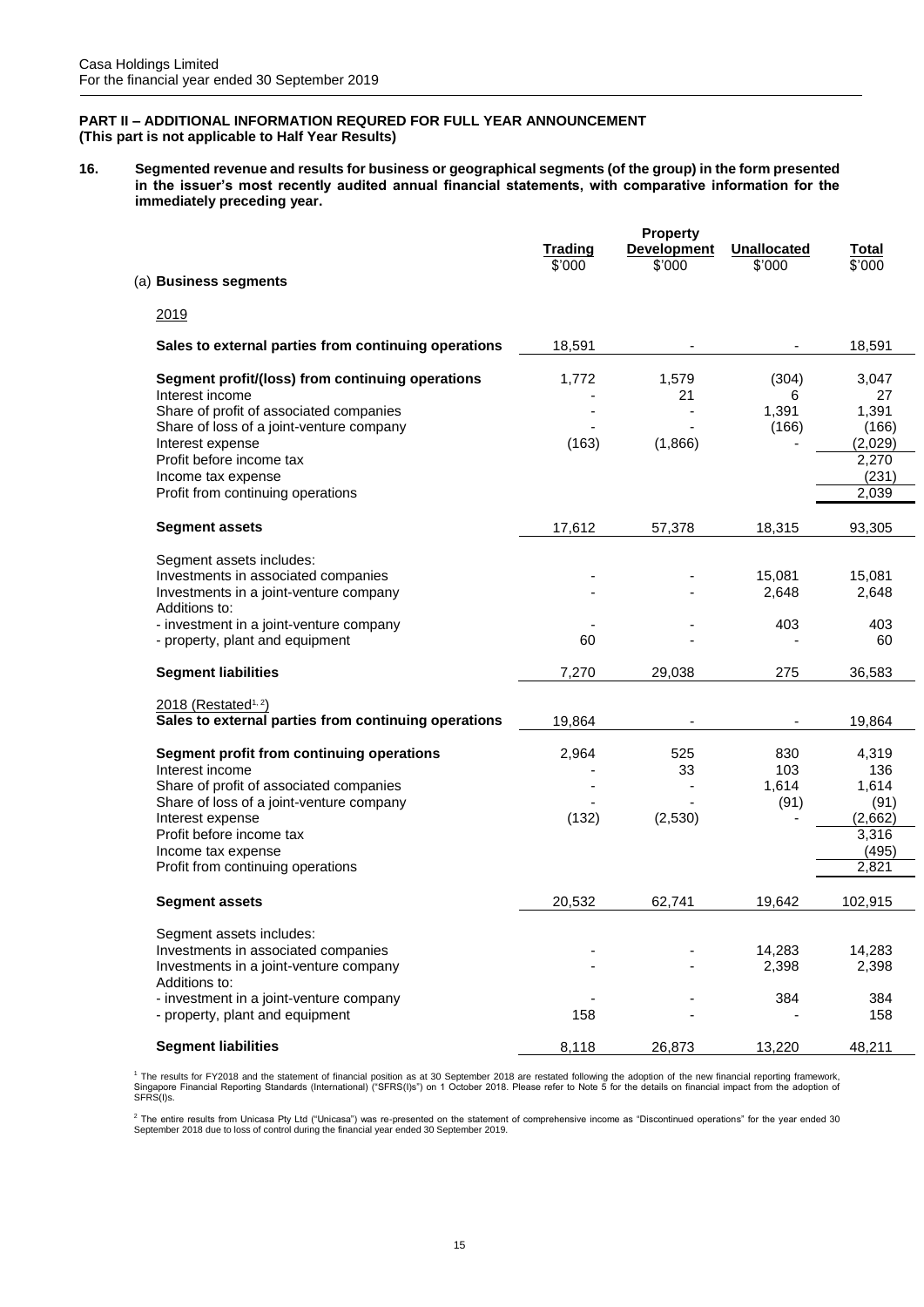**16. Segmented revenue and results for business or geographical segments (of the group) in the form presented in the issuer's most recently audited annual financial statements, with comparative information for the immediately preceding year.** (continued)

|                               | <b>Revenue</b><br>from   |                       |                        |
|-------------------------------|--------------------------|-----------------------|------------------------|
|                               | continuing<br>operations | Non-current<br>assets | Capital<br>expenditure |
|                               | \$'000                   | \$'000                | \$'000                 |
| (b) Geographical segments     |                          |                       |                        |
| 2019                          |                          |                       |                        |
| Singapore                     | 18,114                   | 22,147                | 60                     |
| Malaysia                      |                          | 59,609                |                        |
| Morocco                       |                          | 923                   |                        |
| Other countries               | 477                      |                       |                        |
| Total                         | 18,591                   | 82,679                | 60                     |
| 2018 (Restated <sup>1</sup> ) |                          |                       |                        |
| Singapore                     | 19,415                   | 4,817                 | 9                      |
| Malaysia                      |                          | 76,465                |                        |
| Australia                     |                          | 130                   | 149                    |
| Morocco                       |                          | 960                   |                        |
| Other countries               | 449                      |                       |                        |
| Total                         | 19,864                   | 82,372                | 158                    |

<sup>1</sup> The results of Unicasa Pty Ltd ("Unicasa") for FY2018 were re-presented as "Discontinued operations" following the disposal of Unicasa in FY2019.

# **17. In the review of performance, the factors leading to any material changes in contributions to turnover and earnings by the operating segments.**

Other than those stated under item 8 above, there were no major factors leading to material changes in contributions to turnover and earnings by the business or geographical segments

# **18. A breakdown of sales as follows**

|                                                                                                               | Year ended 30 September<br>Restated |                        |                |
|---------------------------------------------------------------------------------------------------------------|-------------------------------------|------------------------|----------------|
|                                                                                                               | 2019<br>\$'000                      | $2018^{1,2}$<br>\$'000 | $+$ / (-)<br>% |
| <b>Continuing operations</b>                                                                                  |                                     |                        |                |
| (a) Sales reported for first half year<br>(b) Operating (loss)/profit after tax before deducting minority     | 9,345                               | 10.104                 | (7.5)          |
| interests reported for first half year                                                                        | (129)                               | 2.448                  | N/M            |
| (c) Sales reported for second half year<br>(d) Operating profit after tax before deducting minority interests | 9.246                               | 9.760                  | (5.3)          |
| reported for second half year                                                                                 | 2,168                               | 373                    | N/M            |

<sup>1</sup> The results for FY2018 are restated following the adoption of the new financial reporting framework, Singapore Financial Reporting Standards (International) ("SFRS(I)s")<br>on 1 October 2018. Please refer to Note 5 for th

<sup>2</sup> The results of Unicasa Pty Ltd ("Unicasa") for FY2018 were re-presented as "Discontinued operations" following the disposal of Unicasa in FY2019.